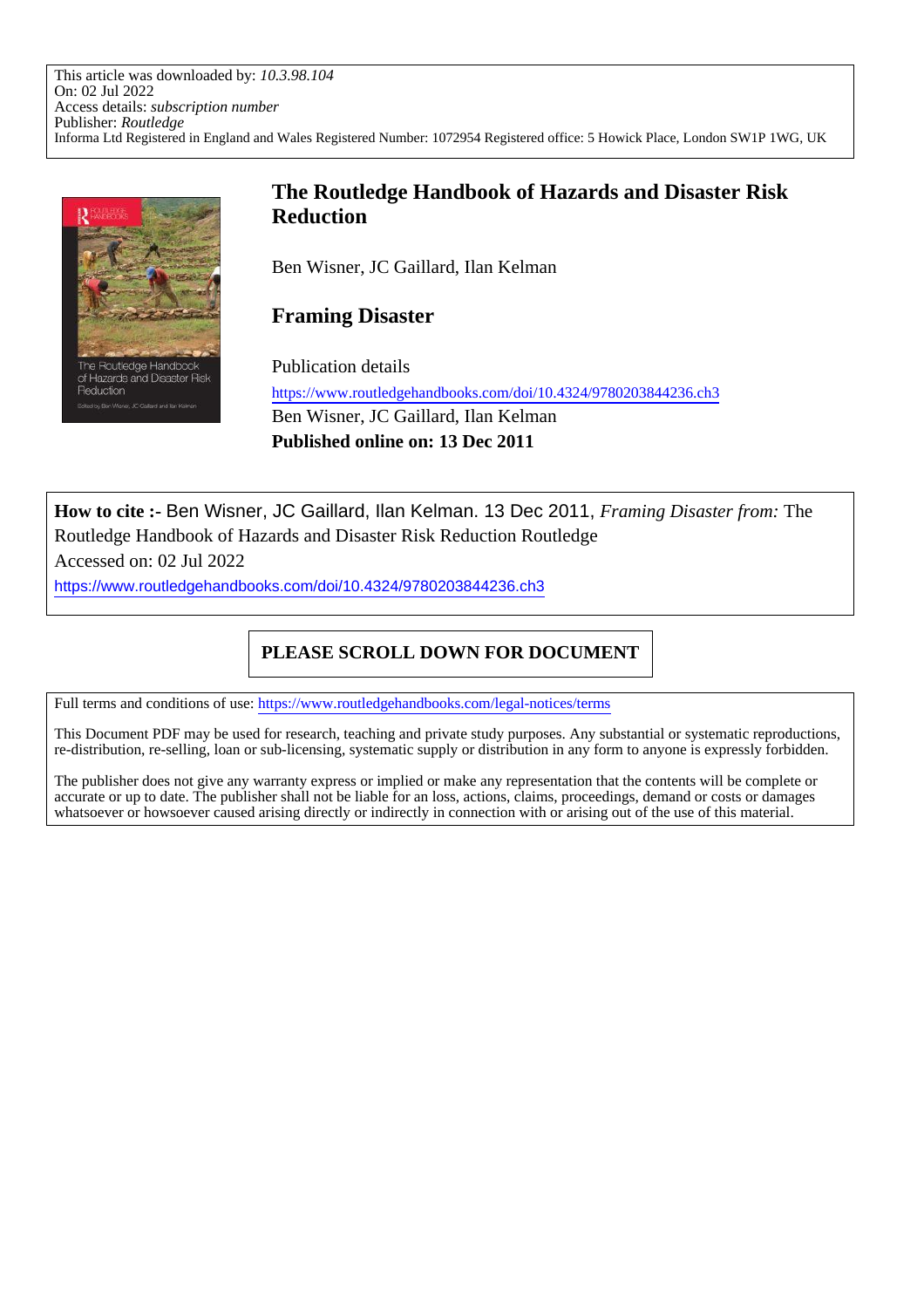# Framing disaster

## Theories and stories seeking to understand hazards, vulnerability and risk

#### Ben Wisner

AON-BENFIELD UCL HAZARD RESEARCH CENTRE, UNIVERSITY COLLEGE LONDON, UK

### JC Gaillard

SCHOOL OF ENVIRONMENT, THE UNIVERSITY OF AUCKLAND, NEW ZEALAND

### Ilan Kelman

CENTER FOR INTERNATIONAL CLIMATE AND ENVIRONMENTAL RESEARCH–OSLO, NORWAY

#### Introduction

#### How to organise a seeming chaos of facts and ideas?

While not all people are curious about how children acquire language or why some animals hibernate, those who have witnessed a disaster or heard about the destruction and suffering involved often want to know why it happened. Millions of disaster survivors are especially keen to have answers. The drive to understand hazards, vulnerability and risk comes in part from the questions that ordinary people ask, especially when these questions take on political salience and governments begin to question in turn. In part, the desire to understand emerges from compassion for those who suffer. Practical steps to reduce disaster risk must be informed by knowledge and wisdom. Finally, also playing a role in piquing curiosity is the sense that one learns a good deal about human society and about planet Earth by studying disasters.

So there is a commonsense and practical side even to a chapter with a word in the title that might scare away most readers: the word 'theory'. The ancient Greek word theorein means nothing more demanding than 'to look about in the world' in the sense of the German Weltanschauung (Jung 1989: 327). So looking about the world at flood disasters in South Asia,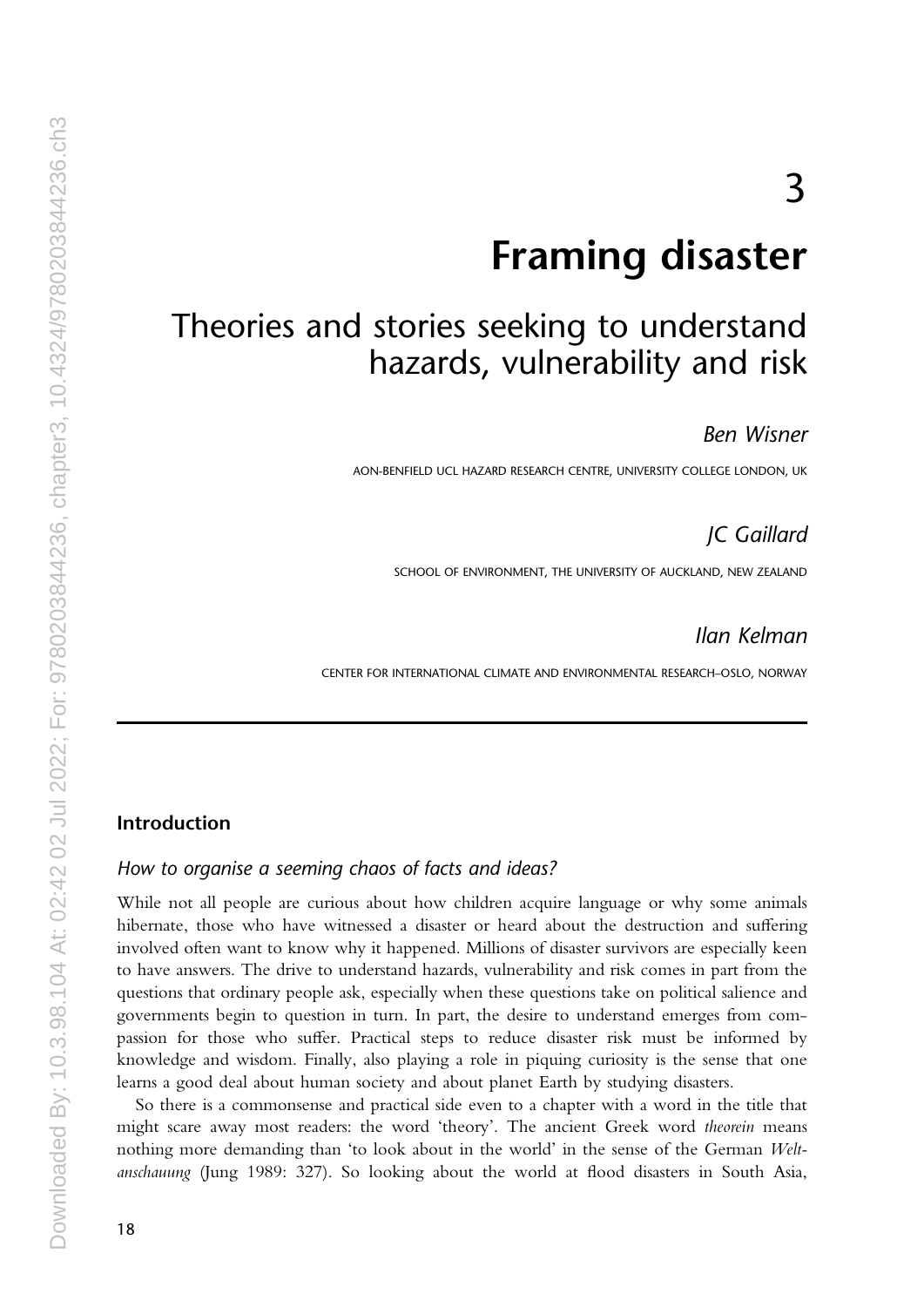earthquake disasters in the Caribbean, drought disasters around the Horn of Africa or hurricane disasters in the USA, there is a lot to take note of and to ponder. What assistance can one seek in organising what one sees or has experienced? There are 'facts' about a wide spectrum of processes and events – physical and biological, political, economic, social, psychological and cultural. A framework assists in organising this welter of facts. It is a first step toward understanding that marshals, arranges and reminds one not to forget to ask certain questions.

#### Vade mecum: Reminder of good questions to ask

Young physicians can carry with them small, dense reference books that remind them of differential diagnoses. The Handbook framework serves a similar function to the medical companion, a printed friend that invites the hospital intern to 'follow me' (vade mecum in Latin). Quite understandably, someone trained as a civil engineer would be inclined to ask questions about structures and forces. S/he needs to be reminded by the framework also to ask about processes at work in society – and vice versa for the sociologist and other perspectives.

It is equally likely that someone trained as an economist will ask about losses and costs. The framework reminds her/him to ask also about the natural hazards (which could also be termed 'environmental hazards') themselves. Writing about post-Katrina attempts to plan for an even worse hurricane in New Orleans, Verchick (2010: 247) lists the various components of a disaster scenario for half a page and then asks, 'How will this mass of information be organized and communicated to legislators and the general public?'

This chapter provides an organising and nudging reminder framework, an aide-mémoire, for those seeking to develop an holistic view of natural hazards, disaster risk management and reduction. It also serves to extend remarks in this Handbook's introduction by showing how the editors see the topics treated by individual chapters fitting together.

#### Theories and stories

Caveats are required at this point. Just as the Handbook makes no claim to being exhaustive, the framework presented in this chapter is only one possible way of organising the reality of disaster. It is the framework that the editors believe arranges a wide array of information to reveal key questions that lead to risk-informed, evidence-based decision-making for the long term.

All frameworks are grounded in and derived from generalisations about the world that the framers judge to be sound and reliable. On the whole, these generalisations help to answer the question, 'why?' They concern cause and effect. Thus, frameworks – and the one presented here – assume the validity of various theories that collect repeatedly observed causes and effects in nature, society and the arts. As Chapter 61 on university research shows, a large number of academic disciplines have applied their theories to various aspects of hazard, risk and disaster.

'Cause and effect' may sound too straightforward and deterministic. That is not intended. Uncertainty and contingency is rife in the study of disaster at all scales and within all disciplinary perspectives. Challenges continue: understanding the failure of welding in the steel frames of modern buildings in Northridge and Mexico City earthquakes; determining where the cholera bacterium survives in the environment in between outbreaks; and how to overcome the 'moral hazard' created by flood insurance if it perversely encourages people to live in a flood plain. These are amongst the many challenges to understanding hazards and vulnerabilities.

Also, importantly, the framework includes non-Western, oral and vernacular understandings of hazards, risk and disaster. This is the reason why the word 'story' appears in the chapter title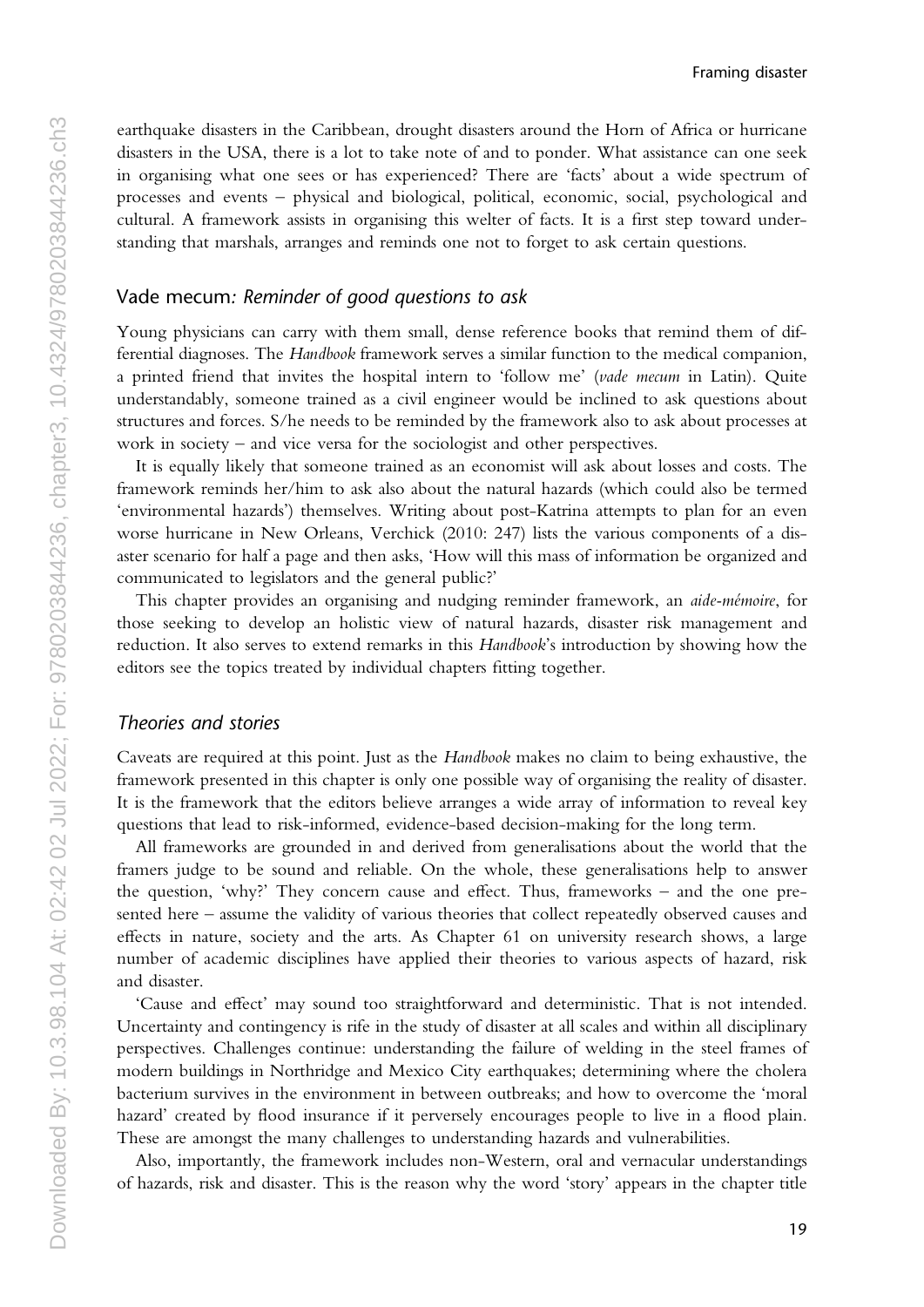alongside the word 'theory'. Ordinary people have a variety of ways to discuss among themselves the existential and practical questions that emerge when confronting hazards and taking risks. The framework welcomes and embraces local attempts to understand in collaboration with outside specialist efforts.

#### Myths and facts

Anyone who works on disasters as a planner, first responder, researcher, journalist, policy-maker or other role has heard statements that swallow or assume more general propositions about the world and people's lives and behaviours. 'Looting is common after disasters'; 'dead bodies must be disposed of quickly'; 'the poor are superstitious and fatalistic'. These kinds of statements are myths (Eberwine 2005). They are based on generations of anecdotal observation, or claimed observation, and reaffirmation, perhaps just repetition of what others said. They are not grounded in a coherent and consistent body of observations about the world.

Theories arise when these bodies of fact have been accumulated by following systematic methods, which allow generalisation and accumulation of new facts by asking questions guided by those methods and generalisations. The distinction between myth and fact is vital to clear thinking and good work in fields that address natural hazards, disaster risk management and reduction. That said, it is nevertheless one of the goals of disaster studies to explain why such myths persist.

#### Our framework and some key definitions

The following presents the framework in six variations, written around a suite of six diagrams. During the discussion, a series of key terms are introduced, clarified by their context and, in some cases, formally defined:

- Resource and hazard
- Vulnerability and capacities
- Livelihood and location
- Access and marginalisation
- Disaster and recovery

#### Social construction of resource and hazard

Figure 3.1 represents the physical and socio-political worlds in a highly schematic way. At one end is the natural environment (box 1). At the other end (box 8) are international- and nationalscale political and economic systems. It is fair to suggest that, today, economic systems seem to influence many aspects of life and, consequently, what should be done to change the value system within which the globe currently operates.

The reader should note two aspects about the 'natural' environment. First, it is not entirely 'natural' but is influenced by human activities (economic decisions, land use, policy, etc.), represented by the four arrows that originate in boxes 5–8. Second, the natural environment (as dynamically modified and 'constructed' by human action) is the origin of both a series of possible opportunities and a series of possible hazards. This is the dual-faced character of nature that has been the focus of students of natural resource management and natural hazards since at least the 1950s (Zimmerman 1951). It is a well established element – perhaps even an axiom – of a major branch of human geography theory that treats society–nature relations.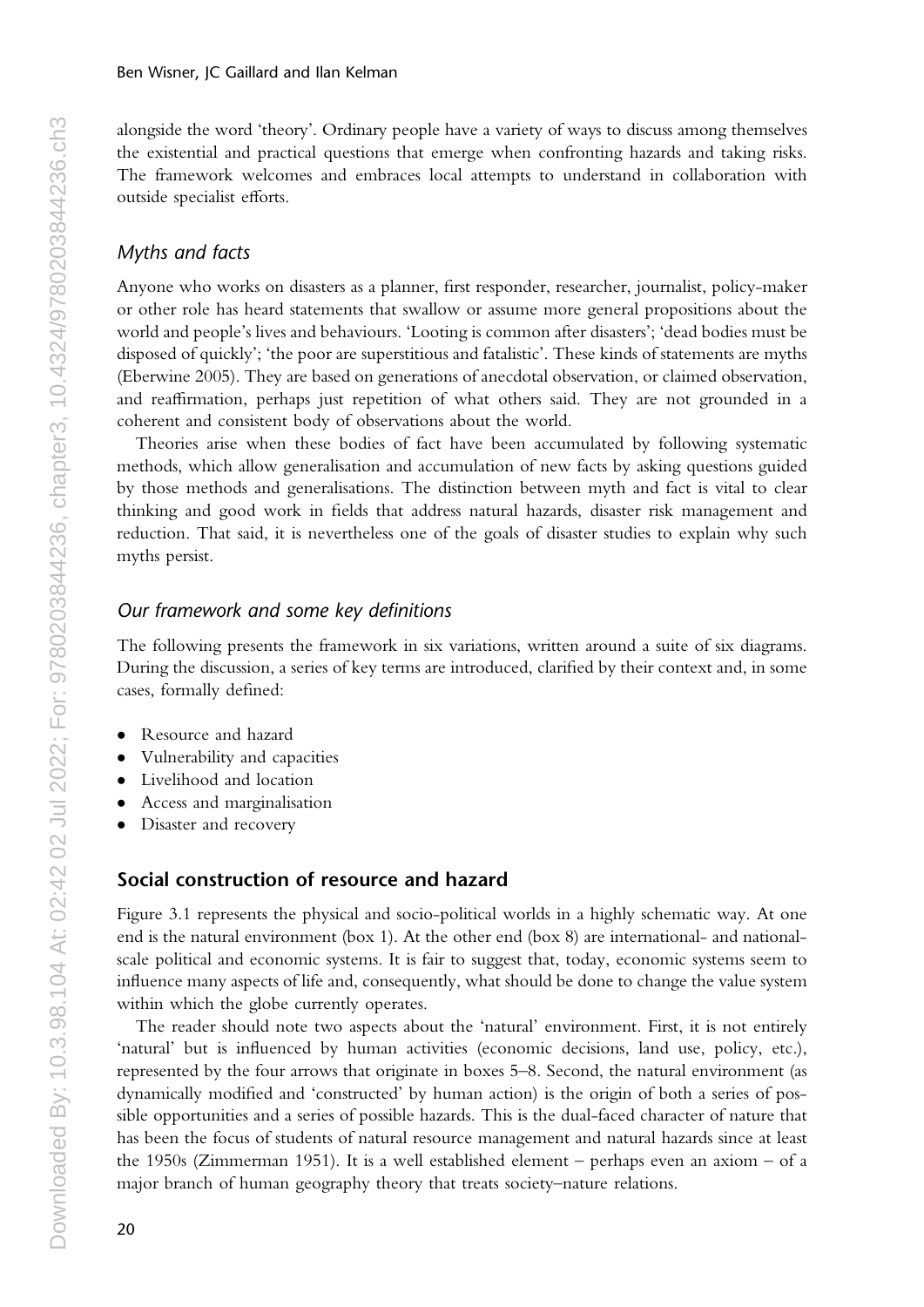



Figure 3.1 Nature's two faces: resource and hazard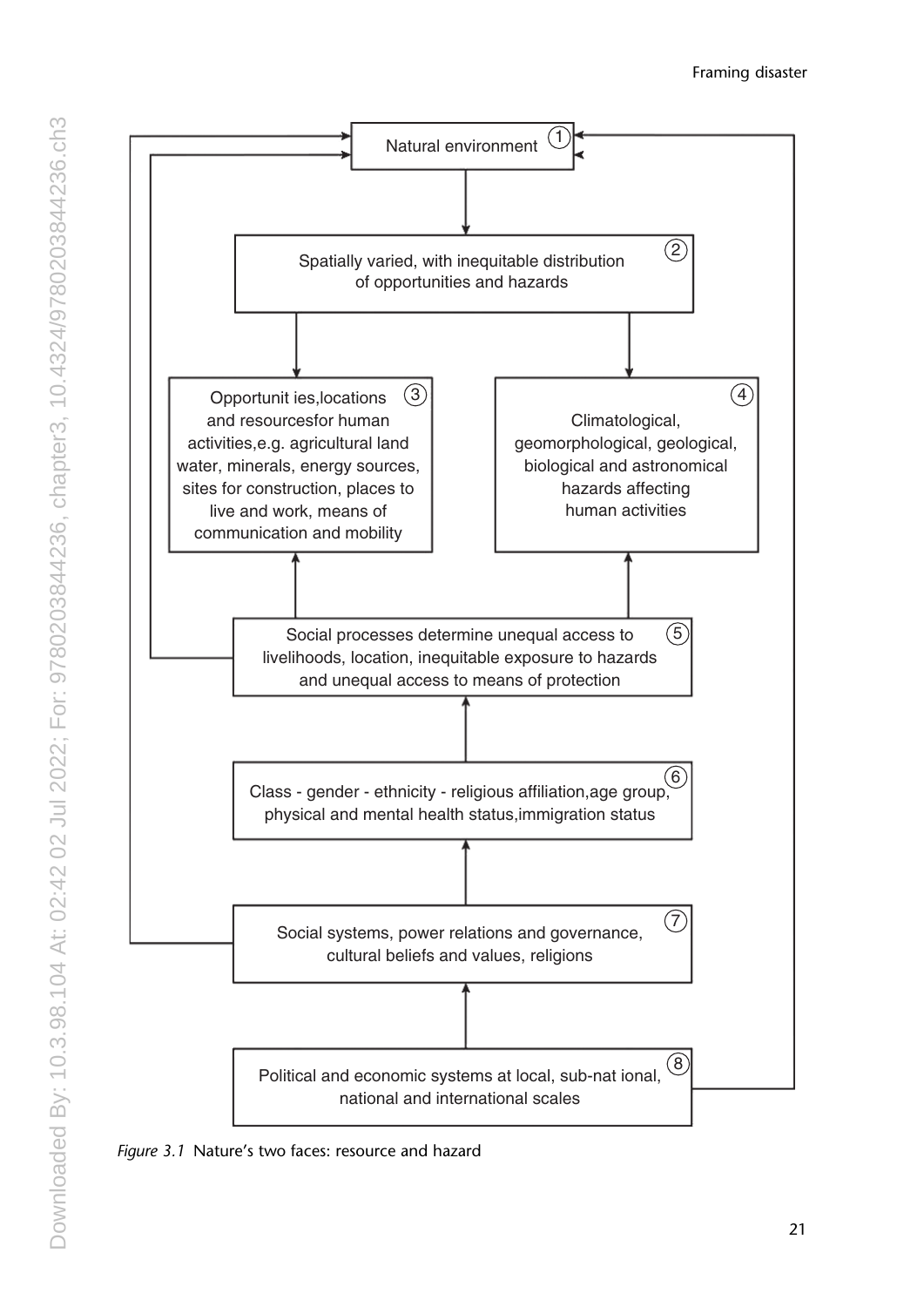The central significance of this version of the framework is to reveal disaster risk as a doubly contingent situation. Given the action of boxes 6–8, which contain nested political, economic, social and cultural processes, access enjoyed by a given household to 'nature-as-opportunity' or 'nature-as-hazard' varies (box 5). Access to natural resources upon which to build a livelihood is inequitably distributed, as is access to safe home sites, infrastructure enabling mobility (including evacuation), communications and marketing, spatial and temporal exposure to natural hazards and means of protection. Figure 3.1 is adapted from a figure developed by Terry Cannon, one of the co-authors of At Risk, where the dialectical character of disaster risk is elaborated (Wisner et al. 2004: 6–8): '[T]he natural environment presents humankind with a range of opportunities … as well as a range of natural hazards … But crucially, humans are not equally able to access the resources …; nor are they equally exposed to the hazards'.

#### Defining vulnerability

Chambers was one of the first to introduce formally the term 'vulnerability' into the analysis of rural poverty. It came as one of five elements that interlocked with each other, producing what he termed a 'ratchet effect' or 'deprivation trap' (Chambers 1983: 112): a condition of 'integrated rural poverty' from which it is very difficult to extract oneself. The other elements were political powerlessness, physical weakness (ill health), isolation and income poverty.

Building on this pioneering work, and that of Blaikie and Brookfield (1987), the framework here uses 'vulnerability' to denote the degree to which one's social status (e.g. culturally and socially constructed in terms of roles, responsibilities, rights, duties and expectations concerning behaviour) influences differential impact by natural hazards and the social processes which led there and maintain that status. Thus, depending on the society and situation, social characteristics such as gender, age, physical and mental health status, occupation, marital status, sexuality, race, ethnicity, religion and immigration status may have a bearing on potential loss, injury or death in the face of hazards – or resources made to be hazards – and the prospects and processes for changing that situation.

Many other definitions of vulnerability exist (e.g. Wisner et al. 2004: 13–16; IPCC 2007a; Naudé et al. 2009b; Gaillard et al. 2010; UNISDR 2009c), which interpret the word from different points of view: social, economic, public health, climate change, amongst other sectors and topics. Nevertheless, the definition used in framing the Handbook overlaps sufficiently with others that its 'family resemblance' should facilitate mutual comprehension across disciplines.

#### The progression of vulnerability

#### Root causes

Figure 3.2 turns Figure 3.1 on its side and expands the short-hand descriptions in Figure 3.1's eight boxes. In the search for the answer to the question, 'why?', Figure 3.2 adds to the framework's nudging reminders a series of 'root causes' about which one should enquire. These overlap with the 'political and economic structures' mentioned in Figure 3.1 (box 8), but suggest that one should trace the origins of such structures historically and explain the ideological and cultural assumptions that give those structures perceived legitimacy. A number of the Handbook chapters in Part I deal with these root causes: chapters dealing with political power, history, religion and culture.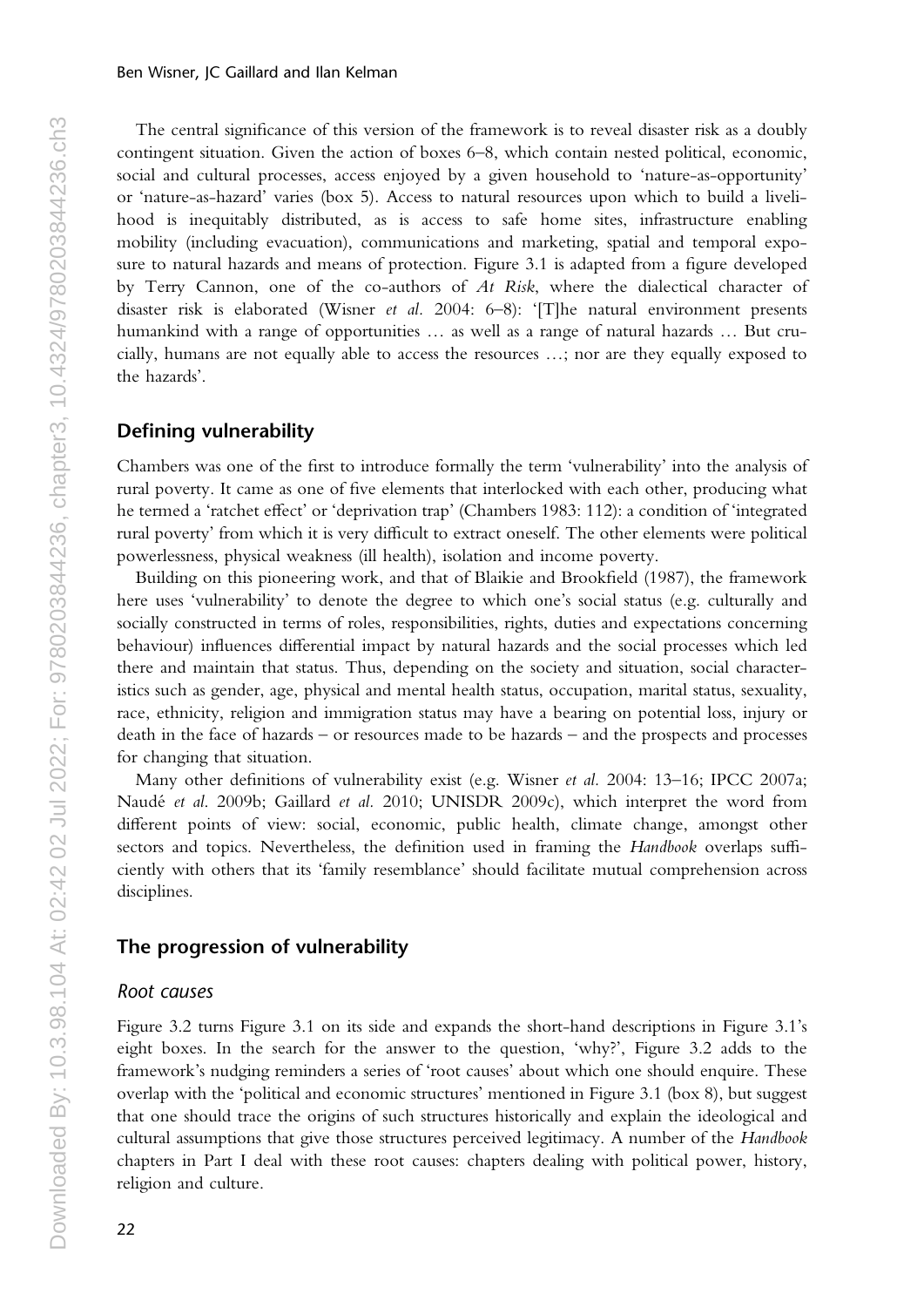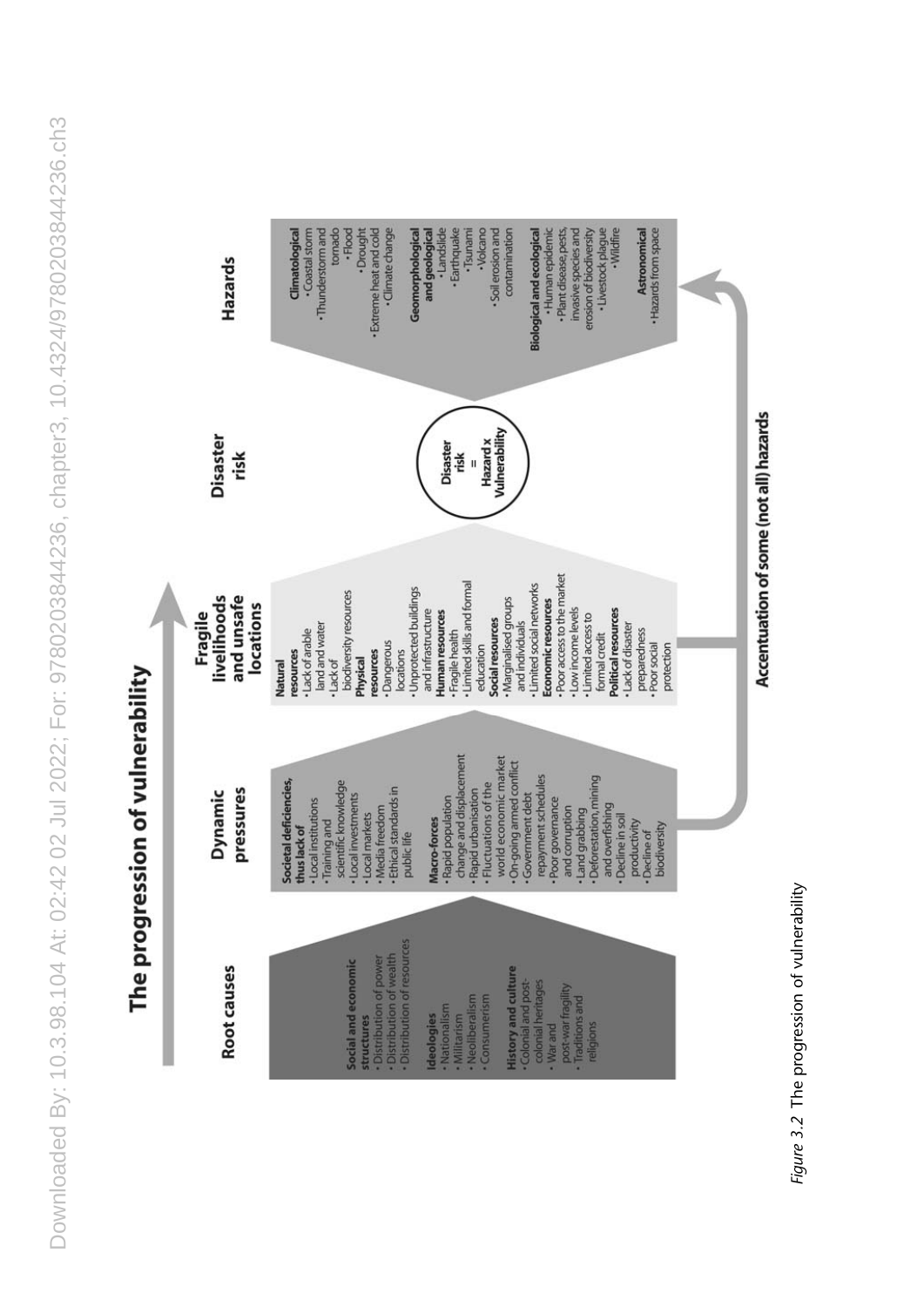#### Disaster risk

A formal definition of disaster risk is contained at the core of Figure 3.2:

 $DR = H \times V$ .

As with everything else in the versions of the framework presented, this is meant as a mnemonic device, not necessarily a mathematical equation to be used for calculation. It is a reminder to enquire about both vulnerability  $(V)$  and hazard  $(H)$  – correcting a long-standing bias toward physicalist or hazard-focused research and policy. The definition has the appearance of a mathematical function, which has led to some confusion over the years since At Risk first appeared (Blaikie et al. 1994).

Disaster risk is a function of the magnitude, potential occurrence, frequency, speed of onset and spatial extent of a potentially harmful natural event or process (the 'hazard'). It is also a function of people's susceptibility to loss, injury or death. Also, some people are better placed to recover quickly from such losses than others. Taken together, susceptibility to harm and the process that creates and maintains that susceptibility to harm can be called 'vulnerability'. Vulnerability, in turn, may be counteracted either by individual and local capacity for protective action (C) or by protective actions carried out by larger entities such as government (M, which stands for mitigation and prevention). So, in fact,  $DR = H \times V$  can be expanded and rewritten as the following mnemonic (Wisner et al. 2004):

 $DR = H \times [(V/C) - M]$ ,

where DR is disaster risk, V stands for vulnerability, C represents capacity for personal protection and M symbolises larger-scale risk mitigation by preventive action and social protection. Numerous definitions exist for all these terms, which are frequently ambiguous leading to contentious discussions and frequently disparate understandings.

#### **Hazards**

Many of the chapters with fine-grained focus in Part II of the Handbook deal with specific natural processes and events that are potentially harmful to people and their assets and disruptive of their activities. These are listed on the right-hand side of Figure 3.2.

As in Figure 3.1, hazards are not entirely free of human influence, although some hazards are difficult to influence at a large scale such as space weather and earthquakes. At smaller scales, the electromagnetic pulse experienced by specific components in satellites can be altered by shielding. Similarly, the peak ground acceleration experienced by a given building in an earthquake is affected by how the building and the land around the building are constructed.

The arrow labelled 'accentuation' at the bottom of Figure 3.2 is meant to suggest the influence of human activities, just as similar arrows showed that in Figure 3.1. One weakness of most frameworks is that they either focus on the human (left) side of Figure 3.2, making only a slight reference to natural hazards and the physical environment, or they focus mostly on the physical (right) side of Figure 3.2, giving only a nod to or brief treatment of the many underlying risk factors on the human side (for example Smith and Petley 2009; Turner et al. 2003; UNISDR 2004: 15; Burton et al. 1993).

#### Unsafe livelihoods and locations

A livelihood is an arrangement for making a living. Chambers and Conway (1991: 1) define sustainable livelihoods as follows: 'a livelihood comprises people, their capabilities and their means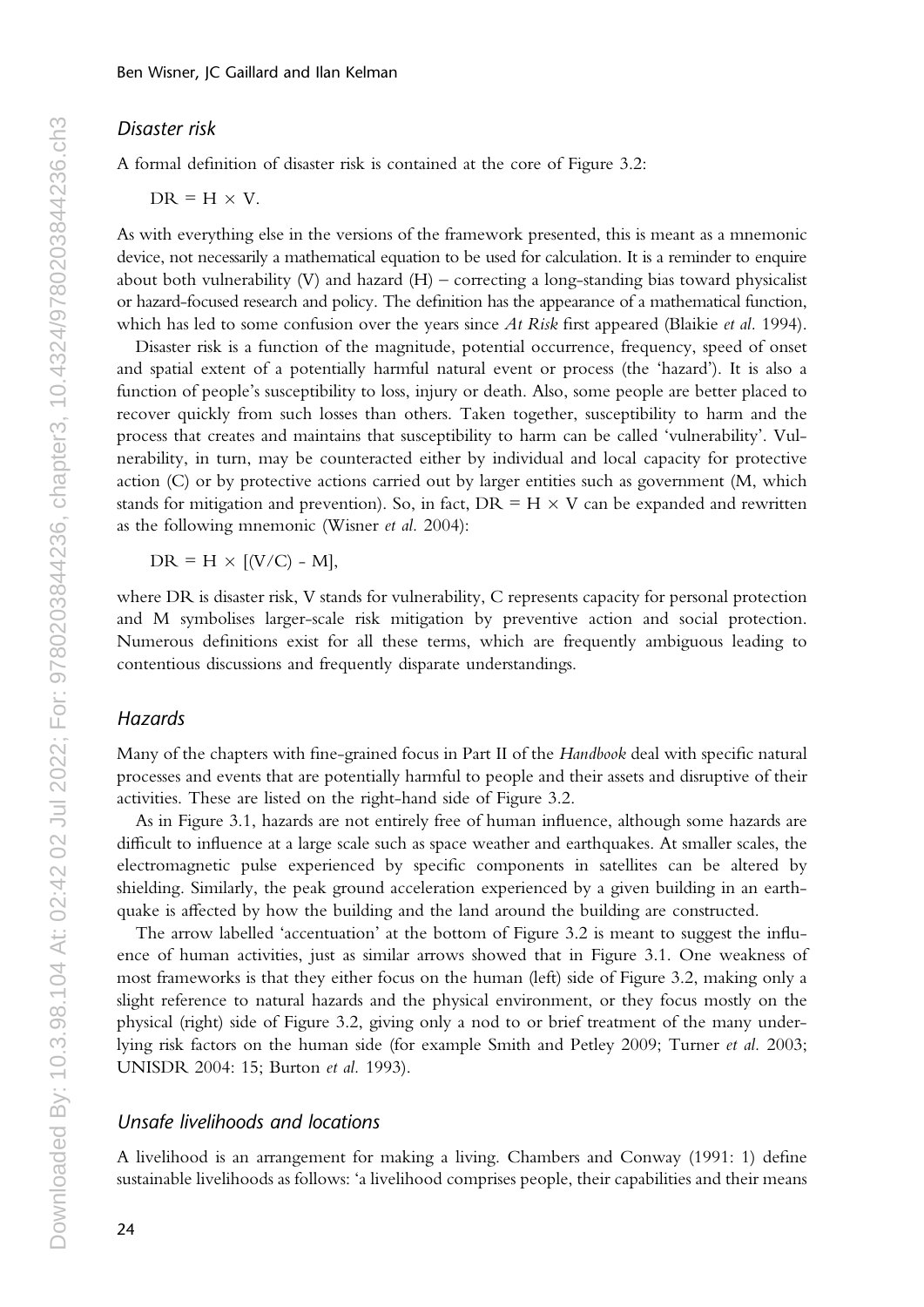of living, including food, income and assets'. Livelihoods thus encompass all resources required to sustain durably people's basic needs. Basic needs refer to food, shelter, clothing, cultural values and social relationships.

The livelihoods concept is often associated with that of sustainability, especially in hazardous environments. Chambers and Conway (1991: 1) emphasise that 'a livelihood is environmentally sustainable when it maintains and enhances the local and global assets on which livelihoods depend, and has net beneficial effects on other livelihoods. A livelihood is socially sustainable which can cope with and recover from stress and shocks, and provide for future generations'. Natural hazards, as well as economic shocks and social disruption, may thus be of serious threat to people's livelihoods.

The concept of sustainability implies that basic needs are met on both an everyday basis and in the long term. It is therefore essential to consider everyday life when dealing with both the sustainability of people's livelihoods and their vulnerability to natural hazards. Social and economic threats to daily needs, especially to food security, are almost always more pressing than threats from rare or seasonal natural hazards. This is particularly true when hazards turn to resources, such as for fertile volcanic lands or flood plains, or dumpsites for those who have no alternative than scavenging rubbish to make a living (Gaillard et al. 2009). In common with various versions of the livelihood approach in development studies and practice, Figure 3.2 lists six categories of resources that are vital to dealing with hazard events as well as being central to sustainable livelihoods: natural, physical, human, social, economic and political.

#### Dynamic pressures

Figure 3.2 also shows a set of macro processes that 'transmit' the historic weight of root causes along the 'chain of explanation', as an intermediary between them and fragile livelihoods and unsafe locations and conditions. The list is not meant to be exhaustive but indicative of the largescale, external drivers of significance. They fall into two parts.

First, there are societal deficiencies. The United Nations' (UN) road map for decreasing disaster impacts (UNISDR 2005b), on which a number of *Handbook* chapters have commented, lists numerous actions that national governments should undertake. Since 168 governments signed this Hyogo Framework for Action in 2005, one would expect that they would be getting on with the job. Yet serious lack of positive government action persists in building local institutions for disaster risk reduction (DRR), training and scientific research into hazards and disaster risk, credit and investment in households' economic resources, provision and maintenance of farm-to-market roads and other transport and market infrastructure, as well as failure of attention to such prerequisites for trust in government and good two-way communication as media freedom and ethical standards in public life.

Another dynamic pressure includes socio-political and economic processes as well as negative trends in conservation of land, water and biosphere. Many of these dynamic pressures are taken up in detail in Part I Handbook chapters, including rapid and unplanned urbanisation, population change and displacement, global economic conditions and violent armed conflicts.

Continued erosion of biodiversity and devastation of ecosystems, including deforestation, is a major factor. Globally, extinctions are proceeding at a rate that threatens keystone or 'backbone' species in many ecosystems, a fact acknowledged in 2010 when 193 countries met in Nagoya, Japan and negotiated a new Convention on Biodiversity (www.cbd.int), and by the International Union for Conservation of Nature (IUCN) list of threatened and endangered species (IUCN 2010). Soil erosion and fertility decline, waste and contamination of increasingly scarce fresh water, pollution of coastal waters and over-fishing all also weaken already fragile livelihoods.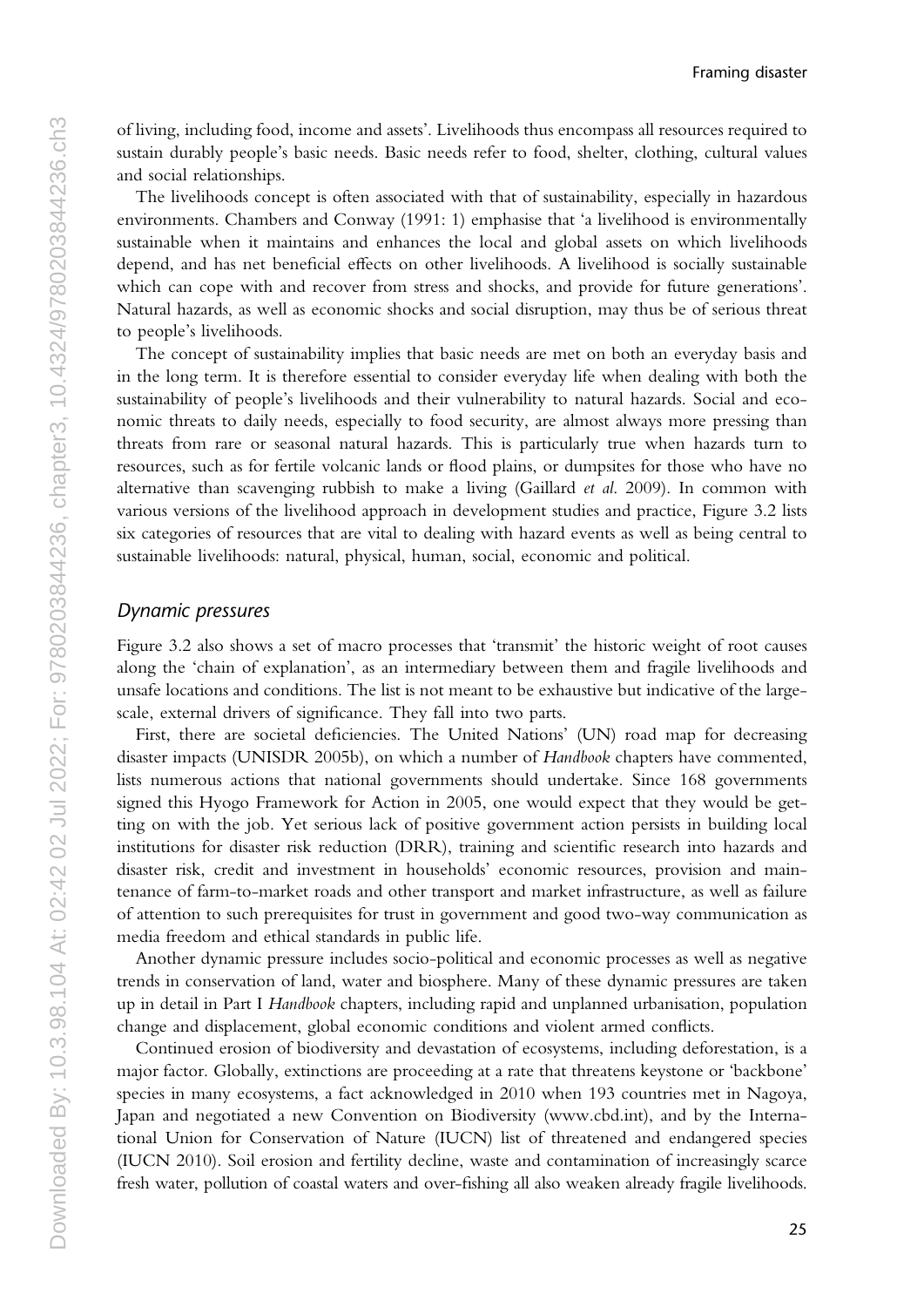Figure 3.2 is an elaboration and adaptation of the 'progression of vulnerability' framework developed in the course of two editions of At Risk (Blaikie et al. 1994: 21–45; Wisner et al. 2004: 49–86). However, it has a much longer history, as recounted in Box 3.1.

#### Box 3.1 Origin of the pressure and release framework

#### Ian Davis

Senior Professor in Disaster Risk Management, Lund University, and Visiting Professor in Cranfield, Oxford Brookes and Kyoto Universities

During 1976, while writing Shelter after Disaster (Davis 1978), I covered both postdisaster shelter needs and the vulnerable conditions that caused buildings to collapse under earthquake loading. I had been impressed with a paper in Nature, 'Taking the naturalness out of disasters' (O'Keefe et al. 1976). Its purpose was to define the characteristics of vulnerability. The paper seemed particularly relevant since it reinforced evidence that was coming from Guatemala following a devastating earthquake in February 1976. The earthquake had been described as a 'classquake' on account of the selective impact on poor families. I was present a few days after the quake and walked through largely undamaged streets of upper and middle class neighbourhoods in Guatemala City, then to arrive suddenly at one of the precipitous ravines that crisscrossed the city. There poor families had illegally perched their homes and suffered appalling casualties and damage from landslides and building collapse.

Considering all this, I began to sketch in an attempt to visualise vulnerability and hazard as a pair of converging arrows, meeting in a disaster, or meeting where there was the potential for a disaster. I decided to include the diagram in my book, and the rather crude first version of the 'crunch' diagram appeared. I placed 'types of hazard' on one side of the 'vulnerability to disaster interface' and on the other, I listed six 'dangerous conditions'. These were selected to relate to the construction of buildings, the theme of the book.

Later, while developing a series of slide presentations for the United Nations Centre for Human Settlements (UNCHS) (now UN-HABITAT) to accompany the Shelter after Disaster—Guidelines for Assistance (1982), as published by the Office of the United Nations Disaster Relief Co-ordinator, I used the same diagram. However, it suddenly dawned on me that the dangerous conditions needed to be further unpacked into root causes of vulnerability, leading to pressures that in turn led to dangerous (or unsafe) conditions.

In the late 1980s, I began to work with Piers Blaikie, Terry Cannon and Ben Wisner in the early development of At Risk. On one occasion (probably in 1992), I recall drawing the diagram on a blackboard during a discussion. My co-authors were enthusiastic to adopt the diagram. Within thirty minutes, one of my co-authors (I forget which) suggested we go further and develop a reverse of the pressure or 'crunch' diagram with the arrows pointing outwards, to symbolise the release of pressures away from a disaster. In that way we could introduce 'capacity' into the model. So we also used this 'release' diagram throughout At Risk in both its first and second editions. The twin diagrams became known as the PAR (Pressure and Release) framework.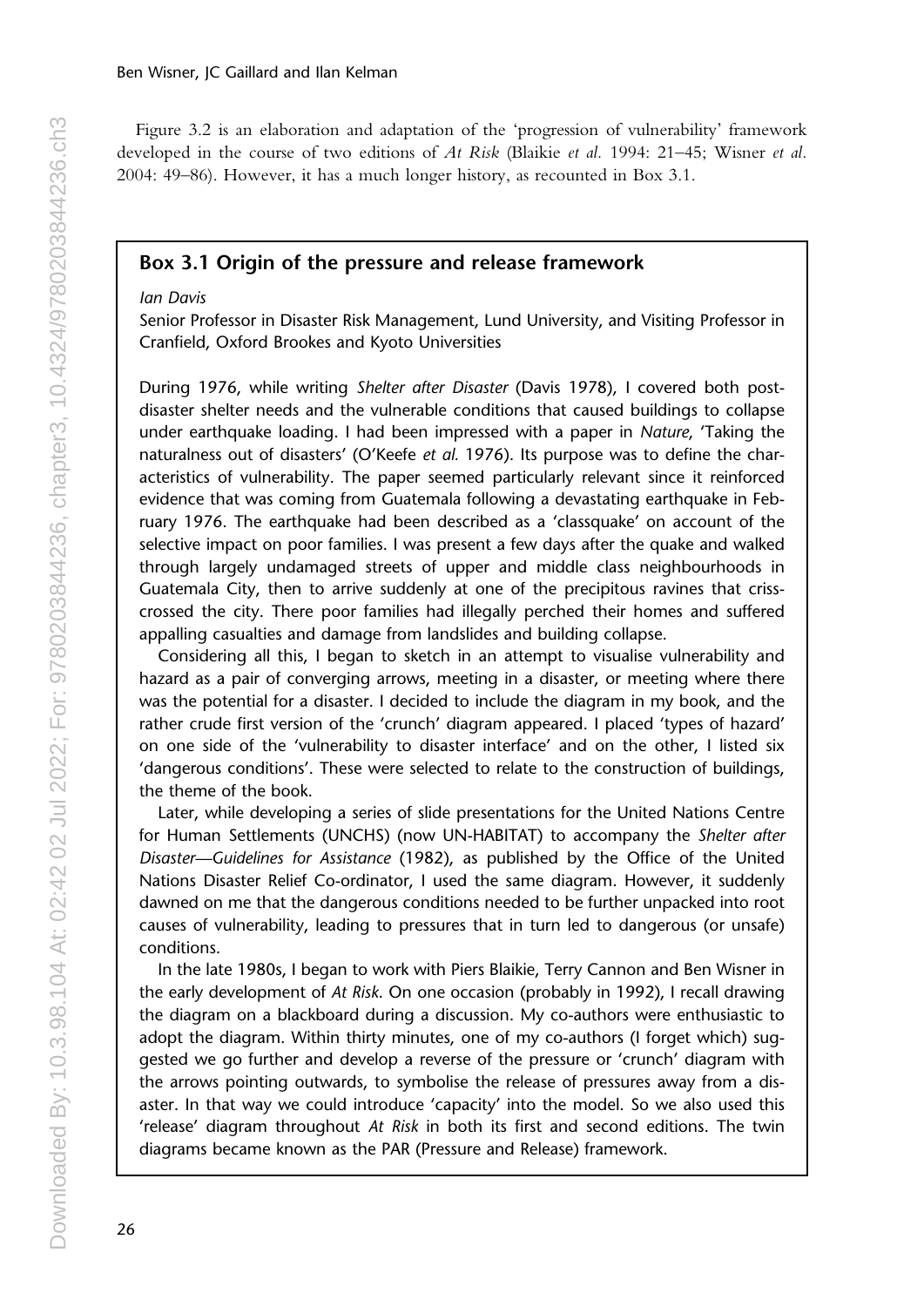#### The triangle of vulnerability

Figure 3.3 probes more deeply into the nature of vulnerability by highlighting access and marginalisation.All of the elements of the framework are here, but they are rearranged to provide such emphasis.

Root causes and dynamic pressures are rolled into the three large circles at the triangle's three apexes. These serve as structural constraints which determine the degree and reliability of different people's access to the six sets of resources familiar from earlier diagrams, depicted in the inner, smaller circles. Many chapters in this Handbook illustrate that these resources are often available locally, but many people are unable to access them because of their age, gender, caste, ethnic and religious affiliation, and physical ability or because of poor governance, patronage politics and inequitable distribution of wealth. Part II of the Handbook covers many of these as fine-grained processes, complementing those that appear in Part I.

Poor and unstable access to resources results in marginalisation in both daily life and in facing natural hazards. Access to resources defines how resistant, diverse and sustainable people's livelihoods are on an everyday basis and how much they are able to secure a decent daily living. The extent, resistance and stability of livelihoods also determine people's ability to avoid harm when dealing with natural hazards (Gaillard et al. 2009).

Vulnerability, located at the centre of the triangle, ultimately reflects people's position within society (not only poverty) as a consequence of their ability or inability to secure access to a large, resistant and sustainable set of resources. The triangle further shows that root causes of vulnerability are interacting and so are the resources that enable people to make a daily living and protect themselves in facing natural hazards.



Figure 3.3 Triangle of vulnerability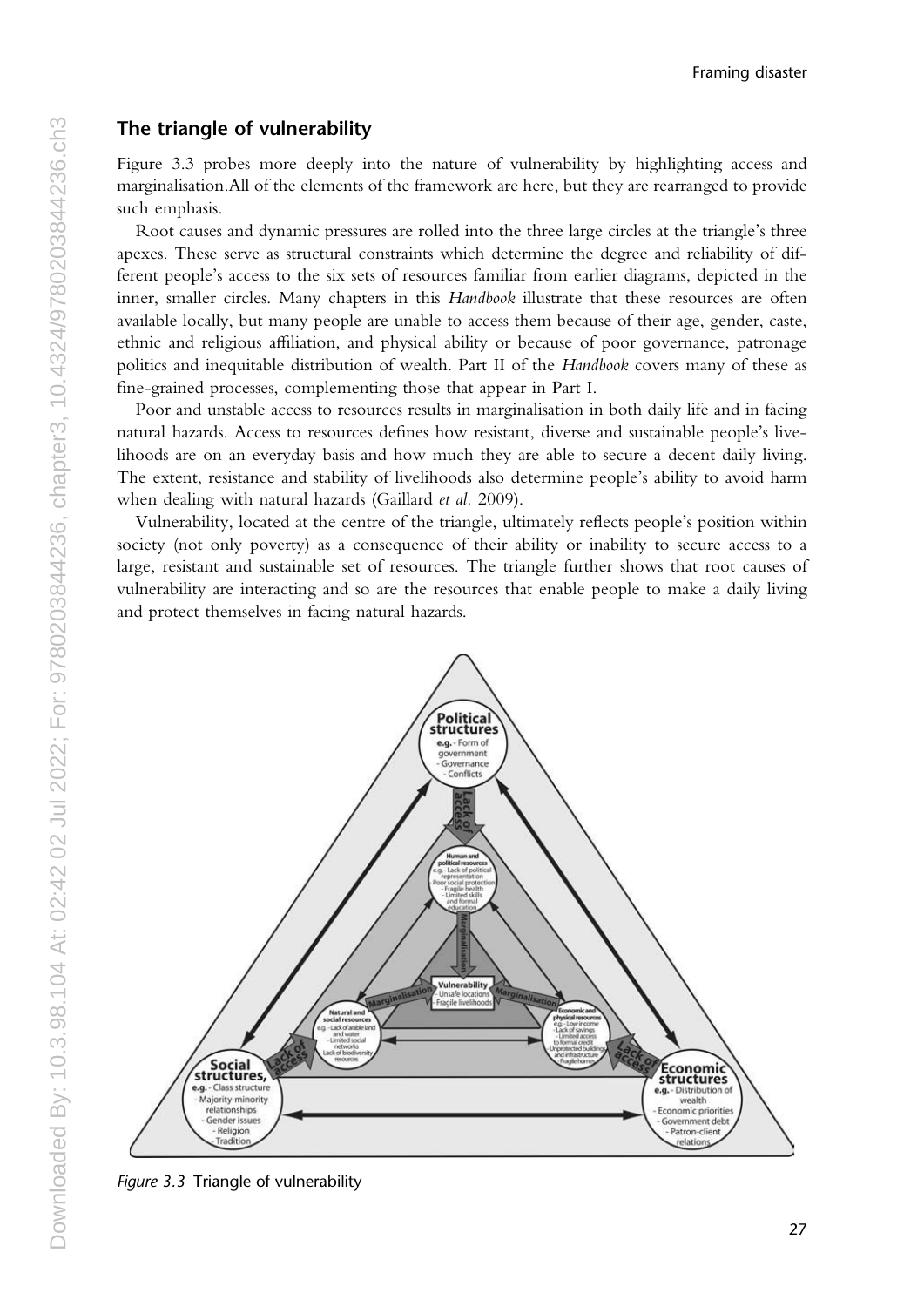Use of an access framework can become complex (Wisner et al. 2004: 98–112); however, for purposes of the Handbook, full detail is not always required and is not provided. While most of the access categories in the inner circles of Figure 3.3 are intuitive, 'political resources' perhaps needs a few words of explanation. Research has shown that people who are spatially isolated, living from the base of a poor or depleted ecological endowment and poor in terms of financial and livelihood resources also tend to have limited 'voice' or access to administrative officials and politicians. They are simultaneously spatially, ecologically, socially, economically and politically marginalised (Gaillard et al. 2010; Wisner 2010d).

#### The circle of capacities

Capacities refer to the resources and assets that people possess to resist, cope with and recover from disaster shocks they experience (Wisner et al. 2004; Gaillard et al. 2010). The concept of capacity also encompasses the ability to either use or access needed resources, and thus goes beyond the mere availability of these resources (Kuban and MacKenzie-Carey 2001).



### **Environmen<sup>t</sup>**

Figure 3.4 Circle of capacities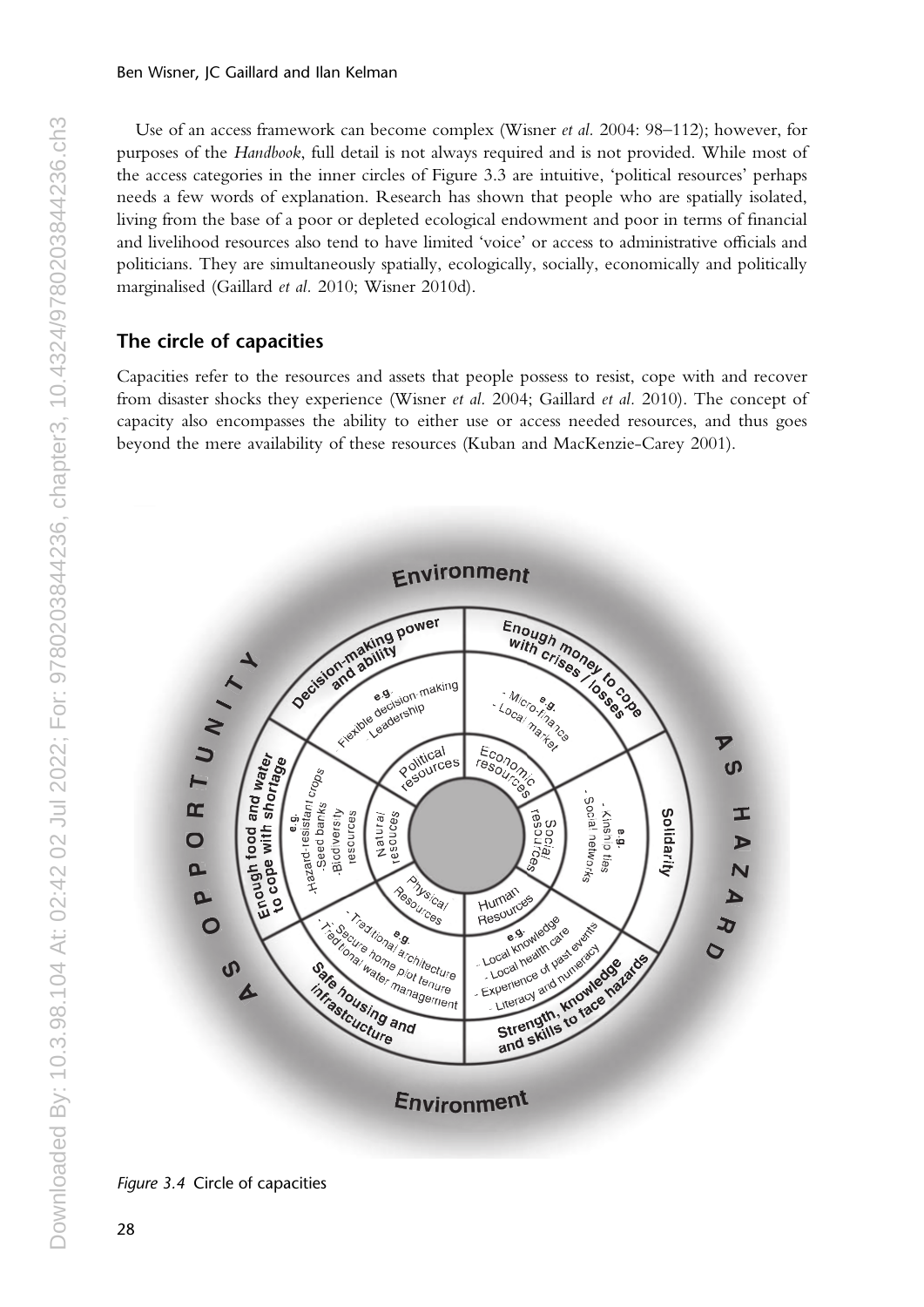Capacities are not at the opposite end of vulnerability on a single, linear spectrum. Most people, including marginalised and vulnerable people, have capacities. These capacities fall within the same typology of resources used for assessing livelihoods and vulnerability, i.e. natural, physical, human, economic, social and political, as shown in Figure 3.4. People employ these in order to prevent, resist, cope with and recover from challenges wrought by natural hazards. No one is a helpless victim, nor should they be labelled only as such.

Figure 3.4 emphasises the fact that capacities are often, yet not exclusively, rooted in resources that are endogenous to the community facing hazards. By contrast, Figure 3.3 (the triangle of vulnerability) emphasises structural constraints on access, which are largely, yet again not exclusively, exogenous to the community, such as inequitable distribution of wealth and resources within the society, market forces, political systems and governance. People have more control over capacities, but they often have little purchase on external factors that create vulnerability (Gaillard *et al.* 2010). In practice, especially for those working at the community level (see Chapter 59), it is therefore often easier to enhance capacities than to reduce vulnerability. Capacities must therefore be recognised and used.

Enhancing capacities encompasses activities, often at the household or community level, which strengthen people's strategies to face the occurrence of natural hazards, such as agreeing on warning signals, infrastructure and livestock protection, meeting points, planning evacuation routes, vehicles and shelters, and preparing resources to cope with the disruption of daily life.

#### Marginalisation, disaster and failed recovery

In Figure 3.5 our framework takes yet another geometrical shape, but the basic concepts and logic behind it remain the same. The six livelihood and locational resources familiar from Figure 3.2 recur. Each descending wedge hits a crisis point, a disjuncture labelled 'disaster', as if pulled by the weight of the various aspects of vulnerability described in each case.



Figure 3.5 Road map to hell: from pre-disaster vulnerability to failed recovery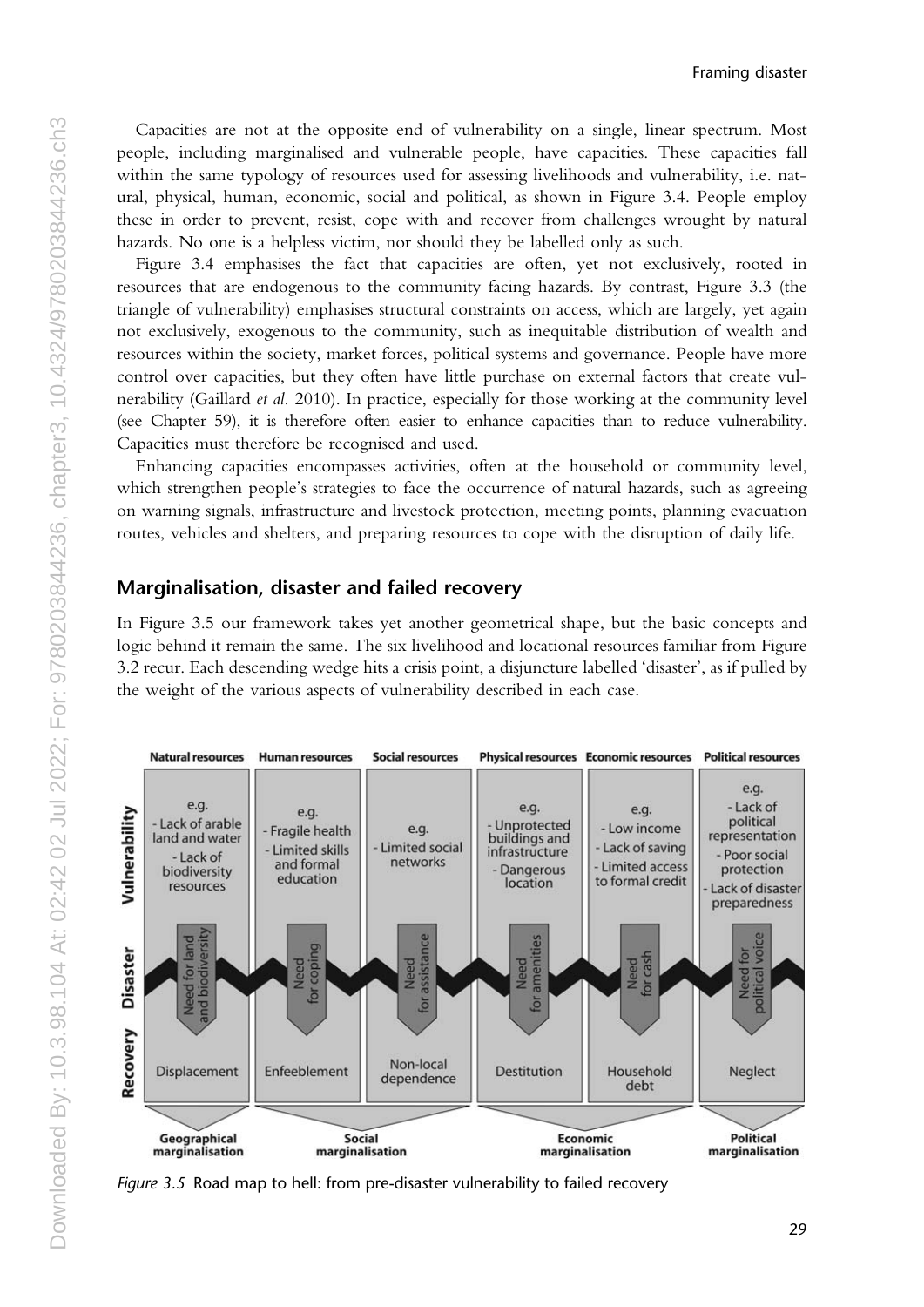In the aftermath of a disaster, the affected have a series of needs indicated by the small central arrows. Failure to satisfy these needs leads to long delays or unsatisfactory 'recovery' and further marginalisation. This can become a vicious cycle (Chambers 1983; Susman et al. 1983; Gaillard and Cadag 2009). Instead of recovery, one finds displacement, continued weakening of human resources, perpetual dependence on anonymous, public or international charity, homelessness, indebtedness and unchallenged political neglect.

Those marginalised and vulnerable in facing hazards are often also those who struggle to recover in the aftermath of a disaster. Disasters increase the needs of resource-less survivors (Figure 3.5). Squatters settling in hazard-stricken areas need land to which they can relocate, although this is often a painful experience. People with limited skills and fragile health are often weakened when faced with changing social and economic environments. Survivors with fragile social ties and limited social networks need external assistance and thus increase their dependence on others. Those with poor economic resources often have to resort to high-interest, informal loans to provide for their need for cash to recover. They also often lose their sparse physical assets, including their house, thus leading to further destitution. Meanwhile, increasing needs of the most marginalised in the aftermath of disasters are frequently neglected by the authorities, for whom those survivors are often invisible. Disasters thus often further marginalise those who were already living at the margin before the events.

#### Box 3.2 Defining disaster and recovery

#### **Disaster**

Academics have spent a good deal of time debating the definition of 'disaster' (e.g. Quarantelli 1998; Perry and Quarantelli 2005). From a public administration and legal point of view, a distinction between disaster and emergency may make the difference in eligibility for outside assistance, and formal declarations of disaster by government authorities may have implications for some kinds of insurance.

Nevertheless, for purposes of this Handbook the editors suggest a common, simple definition: a situation involving a natural hazard which has consequences in terms of damage, livelihoods/economic disruption and/or casualties that are too great for the affected area and people to deal with properly on their own.

This situation is seen particularly for the uncountable small and 'neglected disasters' or 'invisible disasters' (Wisner and Gaillard 2009). Small, isolated communities often obtain no external assistance – or even recognition that a disaster has occurred there. The affected communities are forced to overcome the situation on their own, usually with unnecessary, extensive suffering. Such places could easily be given support to help themselves avert a disaster before it happens, or a little external intervention afterwards would avoid a small situation becoming a major disaster, yet that rarely happens.

In a sense, the true 'disaster' might be the failure to avoid suffering or to help when suffering occurs. For pragmatic purposes, rather than deep philosophical arguments, the definition of 'disaster' given above suffices.

#### Recovery

Recovery is an even more controversial and difficult term to define. Many policymakers, donors, practitioners and researchers have broken it down into 'stages', which try to indicate clearly recognisable boundaries, but which cannot be partitioned so easily. The United Nations Development Programme's (UNDP) concept of 'early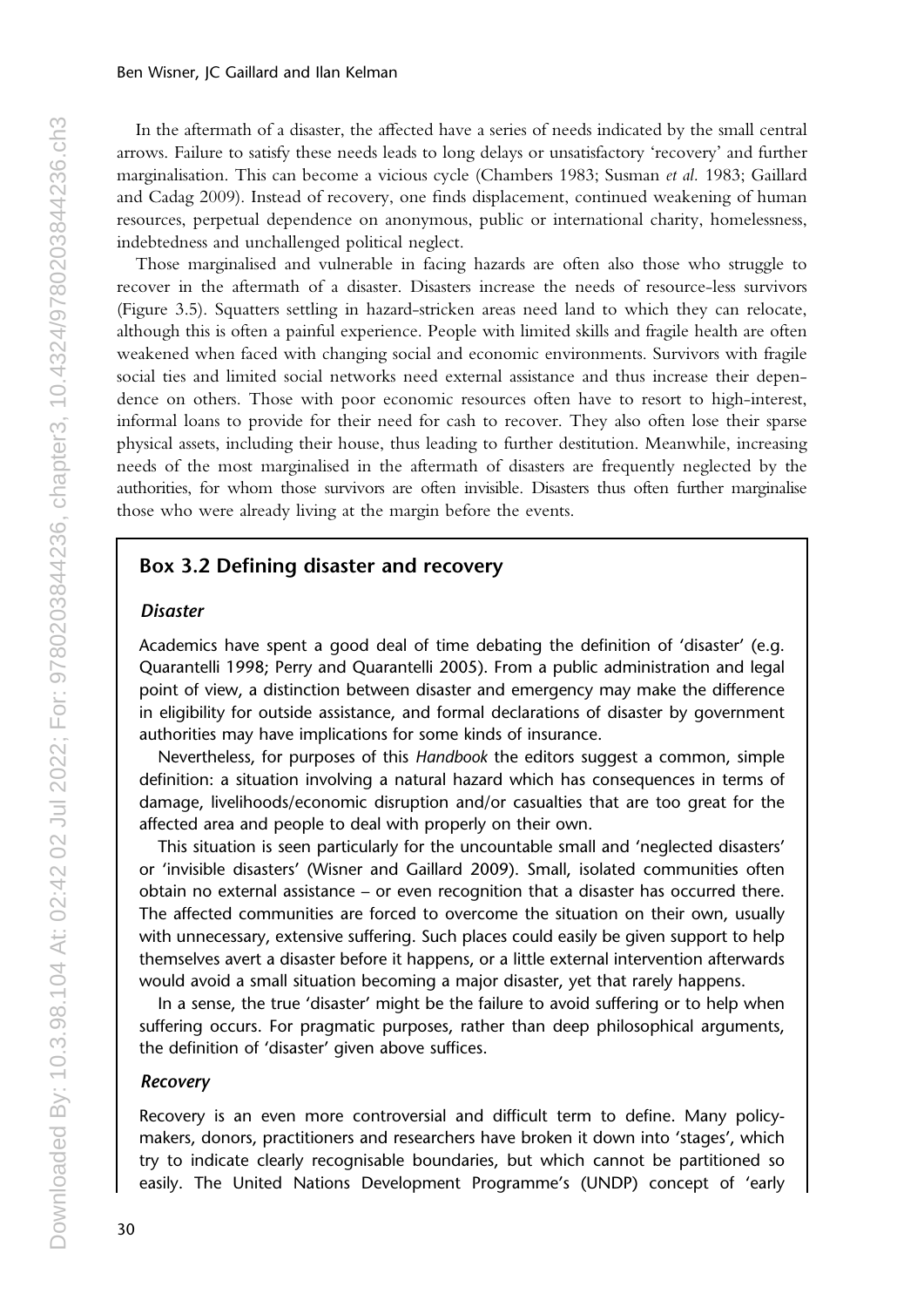recovery' is an example (UNDP 2010a). Others try to distinguish between 'relief', 'reconstruction' and 'rehabilitation'. The Handbook's chapter on shelter and reconstruction (see Chapter 46) will take up some of these points.

The term 'recovery' is cloudier for other reasons. First, references to restoration of normality or normality may be of little use if 'normal' was the situation of vulnerability for some of the population now affected. Returning them to the pre-disaster status quo will almost assure that they will be affected again by another disaster in the future.

Second, recovery has many aspects at a variety of scales. Many of these are covered by chapters in Part III of the Handbook. A return to fiscal stability in a country affected by a large disaster is one aim, which might or might not avert a future disaster. Revitalisation and strengthening of the livelihoods of households affected is another aim, at another scale, which has the potential for reducing vulnerability, if enacted appropriately. Beside economic recovery, there must be recovery and improvement of the 'life space' of home and community, along with the social and public space of the location, especially its treasured landmarks. Re-establishment of public services and infrastructure, transport and communications are other aspects of recovery. Finally, there must be psycho-social recovery, through which the mental trauma is healed or at least addressed to the extent that the affected people (including children) are not or do not become dysfunctional.

#### The progression of safety

Figure 3.6 shows how policy and practice have sometimes strengthened livelihoods and made locations and conditions safer, confronted and countered dynamic pressures and, occasionally, even addressed some of the root causes of vulnerability through legislation and the process of 'peace and reconciliation'. This figure is adapted from one with the same title that is used several times in At Risk to frame actual situations, such as in Bangladesh and Mozambique, and appears in a general form at the end of the book (Wisner et al. 2004: 344; Blaikie et al. 1994: 220).

The reader will note that the large boxes that converged on 'disaster' in Figure 3.2 move outward in Figure 3.6. This represents the impact of public policy and investment, good governance at multiple scales, increased awareness and preparedness, mobilisation and organisation at the village and street level, along with measures directed at some of the hazards.

Again, an arrow channels human action at various scales back to the box containing 'hazards'. One must remember the lesson of Figure 3.1: the natural environment is usually neither hazard nor resource until human action makes it one or the other (or both: hazard for some, opportunity for others – or hazard and resource at the same time, such as a flood that fertilises farmland while damaging the poorly constructed farm buildings). Thus, reforestation, conservation of biodiversity, water and soil, land use and forestry policy (and enforcement) can all help to mitigate at least some hazards (drought, flood and landslide, for example).

Prevention can be active or passive. Active prevention includes all efforts that aim at avoiding the hazardous phenomenon occurring, such as dredging rivers, deviating winds to prevent the accumulation of snow in the path of avalanches or triggering artificial rains in the event of insufficient rainfall. Active prevention also refers to hazards that are triggered under control, such as avalanches triggered early in the morning of ski days by using dynamite.

Passive prevention encompasses all actions that do not prevent the phenomenon from occurring, but rather focus on reducing its spatial or temporal extent, such as in the case of levees and dikes along rivers. Passive prevention also includes hazard monitoring and mapping of hazard-prone areas. Attempts at prevention can inadvertently create or exacerbate hazards,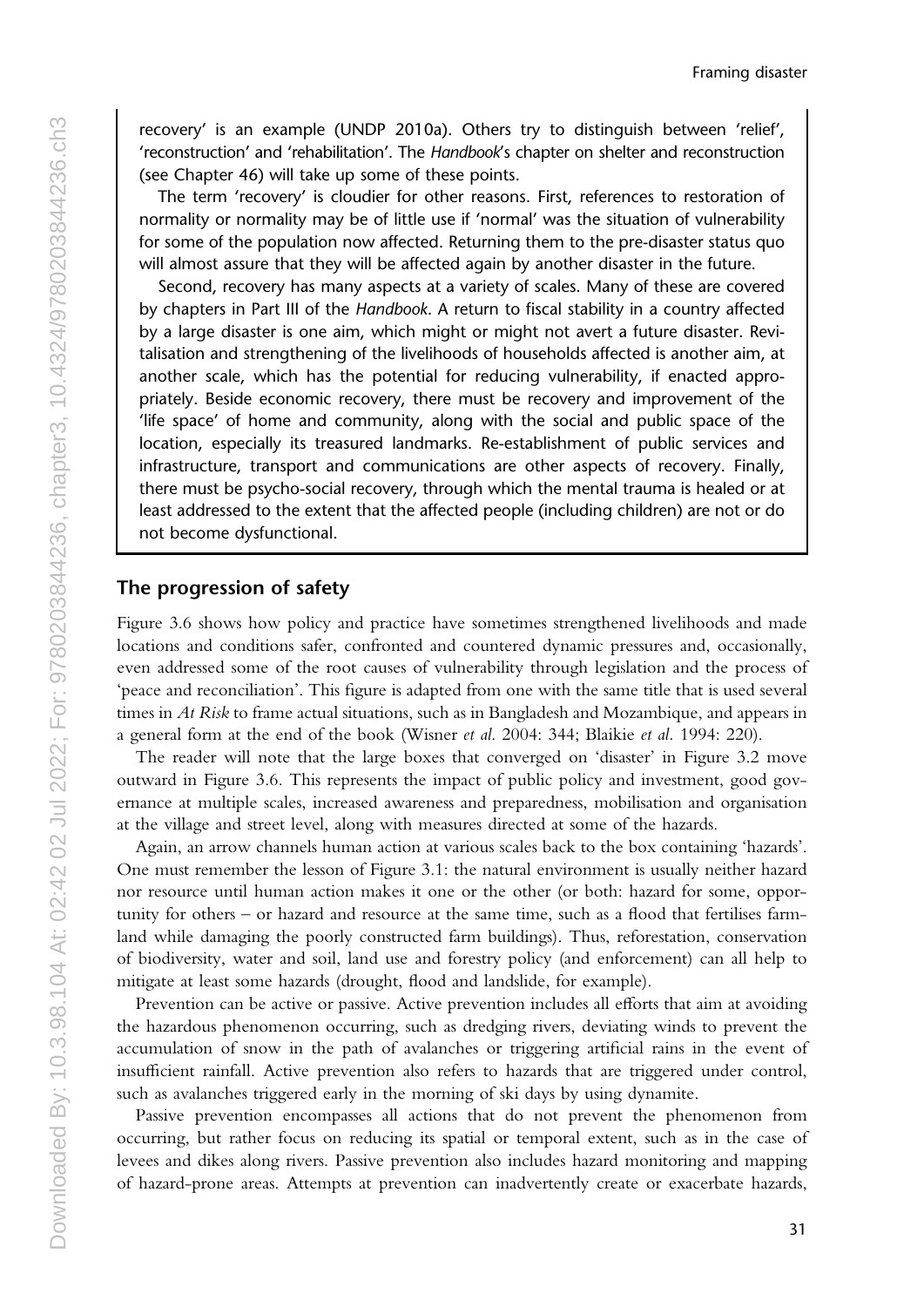